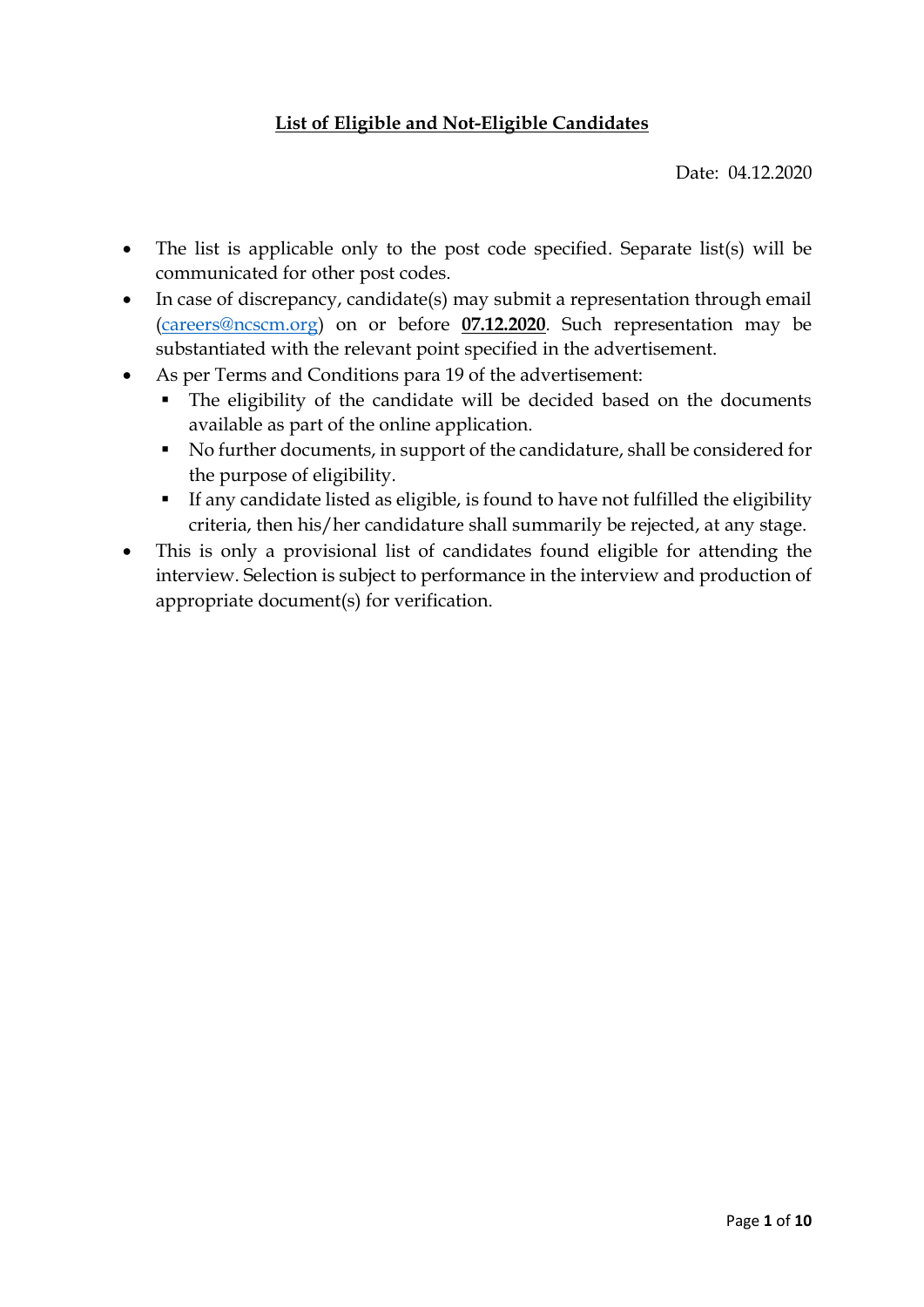## **Post code: 200110 (Project Scientist II)**

## List of Eligible Candidates for attending interview:

| 20HR0100057, | 20HR0100115, | 20HR0100121, | 20HR0100126,              | 20HR0100160, |
|--------------|--------------|--------------|---------------------------|--------------|
| 20HR0100178, | 20HR0100181, | 20HR0100187, | 20HR0100229,              | 20HR0100238, |
| 20HR0100306, | 20HR0100340, | 20HR0100353, | 20HR0100355,              | 20HR0100391, |
| 20HR0100446, | 20HR0100542, |              | 20HR0100687, 20HR0100690, | 20HR0100704, |
| 20HR0100708  |              |              |                           |              |

| Candidate ID | Reason(s)                                                                                               |
|--------------|---------------------------------------------------------------------------------------------------------|
| 20HR0100022  | Incomplete Application - Degree/ Provisional Certificate not submitted                                  |
| 20HR0100030  | Less Experience - Experience document(s) submitted did not support the<br>claim of the candidate        |
| 20HR0100106  | Less Experience - Experience document(s) submitted did not support the<br>claim of the candidate        |
| 20HR0100112  | Incomplete Application - Degree/ Provisional Certificate not submitted                                  |
| 20HR0100113  | Incomplete Application - Degree/ Provisional Certificate not submitted                                  |
| 20HR0100124  | Incomplete Application - Degree/ Provisional Certificate not submitted                                  |
| 20HR0100177  | Duplicate of Candidate ID: 20HR0100187                                                                  |
| 20HR0100183  | Incomplete Application - Degree/ Provisional Certificate not submitted                                  |
| 20HR0100185  | Experience not relevant to the requirement                                                              |
| 20HR0100222  | Incomplete Application - Degree/ Provisional Certificate not submitted                                  |
| 20HR0100226  | Experience not relevant to the requirement                                                              |
| 20HR0100285  | Experience not relevant to the requirement                                                              |
| 20HR0100300  | Incomplete Application - Degree/ Provisional Certificate not submitted                                  |
| 20HR0100304  | Incomplete Application - Degree/ Provisional Certificate not submitted                                  |
| 20HR0100322  | Incomplete Application - Degree/ Provisional Certificate not submitted                                  |
| 20HR0100334  | Experience not relevant to the requirement                                                              |
| 20HR0100337  | Educational qualification not relevant to the requirement                                               |
| 20HR0100343  | Incomplete Application - Degree/ Provisional Certificate not submitted                                  |
| 20HR0100349  | Incomplete Application - Experience document(s) submitted did not<br>support the claim of the candidate |
| 20HR0100351  | Experience not relevant to the requirement                                                              |
| 20HR0100364  | Experience not relevant to the requirement                                                              |
| 20HR0100379  | Less Experience - Experience document(s) submitted did not support the<br>claim of the candidate        |
| 20HR0100383  | Less Experience - Experience document(s) submitted did not support the<br>claim of the candidate        |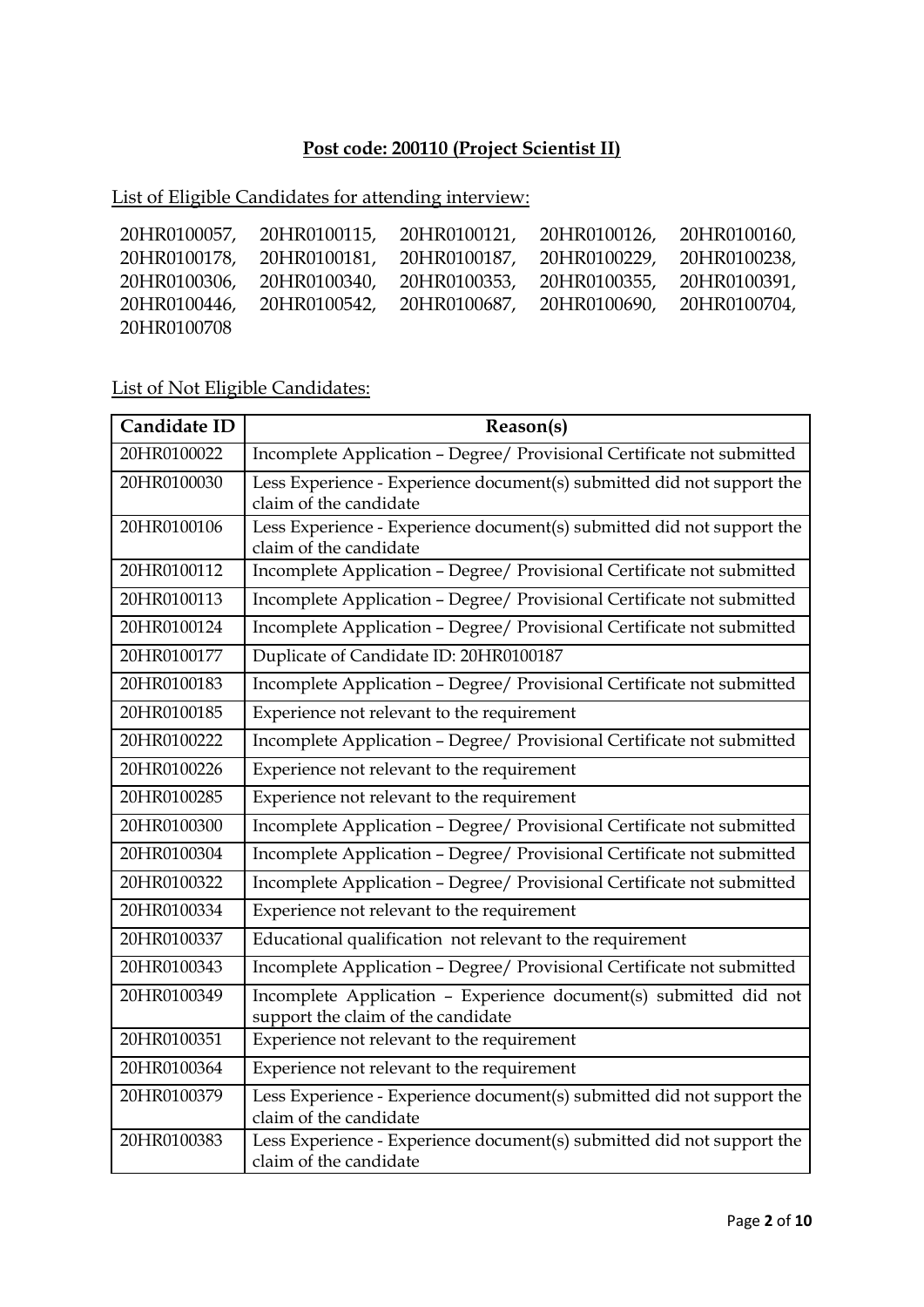| 20HR0100436 | Did not meet the Educational Qualification requirement (Second Class)                                   |
|-------------|---------------------------------------------------------------------------------------------------------|
| 20HR0100477 | Incomplete Application - Degree/ Provisional Certificate not submitted                                  |
| 20HR0100482 | Less Experience - Experience document(s) submitted did not support the<br>claim of the candidate        |
| 20HR0100487 | Incomplete Application - Degree/ Provisional Certificate not submitted                                  |
| 20HR0100507 | Incomplete Application - Degree/ Provisional Certificate not submitted                                  |
| 20HR0100511 | Incomplete Application - Degree/ Provisional Certificate not submitted                                  |
| 20HR0100516 | Less Experience - Experience document(s) submitted did not support the<br>claim of the candidate        |
| 20HR0100519 | Less Experience - Experience document(s) submitted did not support the<br>claim of the candidate        |
| 20HR0100587 | Less Experience - Experience document(s) submitted did not support the<br>claim of the candidate        |
| 20HR0100597 | Less Experience - Experience document(s) submitted did not support the<br>claim of the candidate        |
| 20HR0100598 | Experience not relevant to the requirement                                                              |
| 20HR0100617 | Less Experience - Experience document(s) submitted did not support the<br>claim of the candidate        |
| 20HR0100651 | Did not meet the Educational Qualification requirement (Second Class)                                   |
| 20HR0100660 | Incomplete Application - Experience document(s) submitted did not<br>support the claim of the candidate |
| 20HR0100697 | Less Experience - Experience document(s) submitted did not support the<br>claim of the candidate        |

## **Post code: 200111 (Project Scientist I)**

## List of Eligible Candidates for attending interview:

| 20HR0100030, | 20HR0100038, | 20HR0100057, | 20HR0100115, | 20HR0100121, |
|--------------|--------------|--------------|--------------|--------------|
| 20HR0100160, | 20HR0100178, | 20HR0100181, | 20HR0100187, | 20HR0100238, |
| 20HR0100259, | 20HR0100288, | 20HR0100306, | 20HR0100318, | 20HR0100353, |
| 20HR0100355, | 20HR0100373, | 20HR0100379, | 20HR0100388, | 20HR0100391, |
| 20HR0100420, | 20HR0100446, | 20HR0100513, | 20HR0100517, | 20HR0100519, |
| 20HR0100525, | 20HR0100526, | 20HR0100548, | 20HR0100552, | 20HR0100579, |
| 20HR0100597, | 20HR0100637, | 20HR0100676, | 20HR0100681, | 20HR0100687, |
| 20HR0100690, | 20HR0100700, | 20HR0100703, | 20HR0100721  |              |

| Candidate ID | <b>Remarks</b>                                                         |
|--------------|------------------------------------------------------------------------|
| 20HR0100001  | Experience not relevant to the requirement                             |
| 20HR0100017  | Incomplete Application - Degree/ Provisional Certificate not submitted |
| 20HR0100066  | Did not meet the Educational Qualification requirement (Second class)  |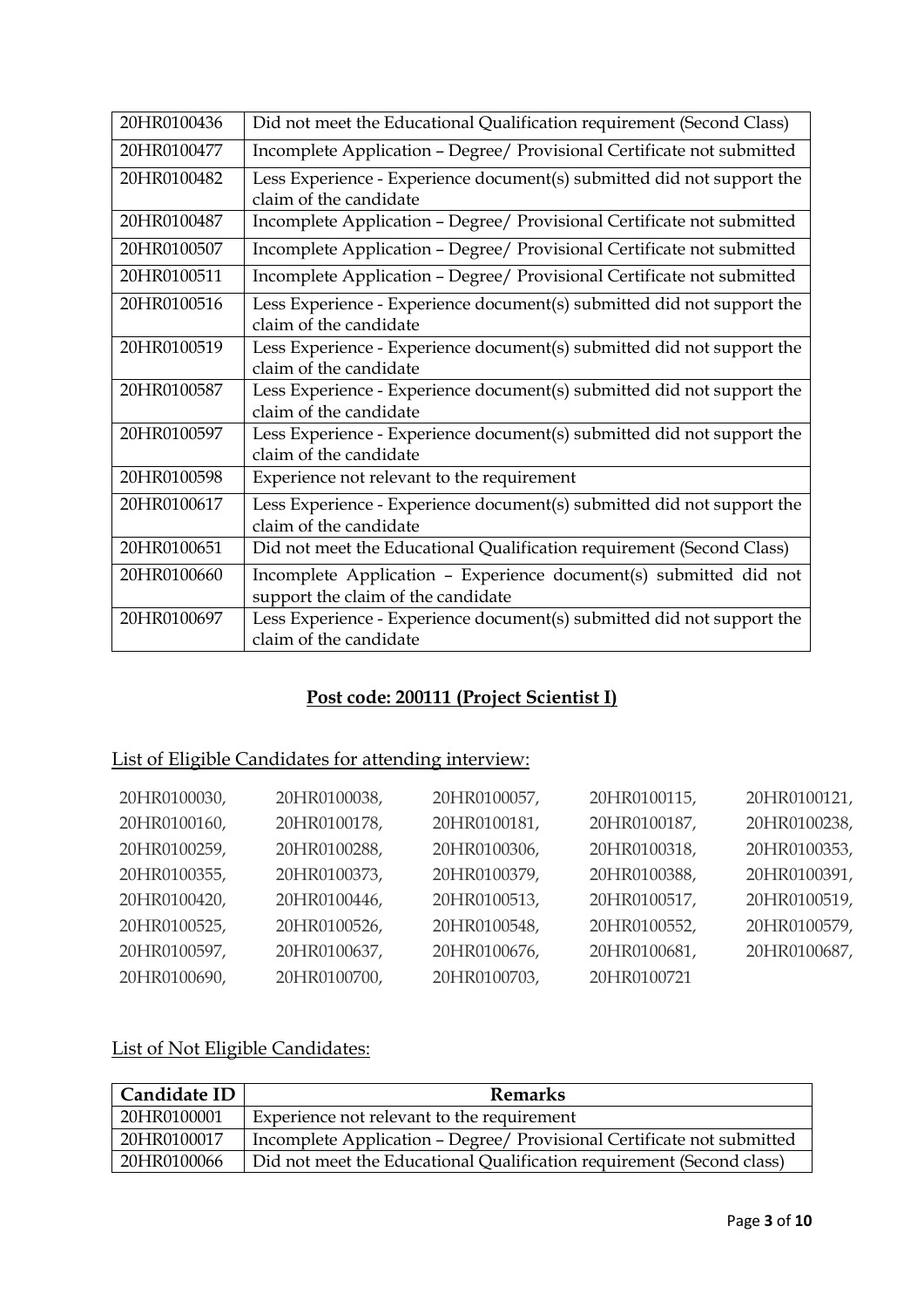| 20HR0100106 | Less Experience - Experience document(s) submitted did not support the<br>claim of the candidate |
|-------------|--------------------------------------------------------------------------------------------------|
| 20HR0100113 | Incomplete Application - Degree/ Provisional Certificate not submitted                           |
| 20HR0100123 | Incomplete Application - Degree/ Provisional Certificate not submitted                           |
| 20HR0100124 | Incomplete Application - Degree/ Provisional Certificate not submitted                           |
| 20HR0100150 | Educational qualification not relevant to the requirement                                        |
|             |                                                                                                  |
| 20HR0100183 | Incomplete Application - Degree/ Provisional Certificate not submitted                           |
| 20HR0100185 | Experience not relevant to the requirement                                                       |
| 20HR0100208 | Incomplete Application - Degree/ Provisional Certificate not submitted                           |
| 20HR0100213 | Less Experience - Experience document(s) submitted did not support the<br>claim of the candidate |
| 20HR0100226 | Experience not relevant to the requirement                                                       |
| 20HR0100300 | Incomplete Application - Degree/ Provisional Certificate not submitted                           |
| 20HR0100303 | Incomplete Application - Degree/ Provisional Certificate not submitted                           |
| 20HR0100319 | Incomplete Application - Degree/ Provisional Certificate not submitted                           |
| 20HR0100322 | Incomplete Application - Degree/ Provisional Certificate not submitted                           |
| 20HR0100324 | Incomplete Application - Degree/ Provisional Certificate not submitted                           |
| 20HR0100343 | Incomplete Application - Degree/ Provisional Certificate not submitted                           |
| 20HR0100383 | Less Experience - Experience document(s) submitted did not support the<br>claim of the candidate |
| 20HR0100411 | Experience not relevant to the requirement                                                       |
| 20HR0100423 | Incomplete Application - Degree/ Provisional Certificate not submitted                           |
| 20HR0100436 | Incomplete Application - Document in support of First Class not<br>submitted                     |
| 20HR0100445 | Less Experience - Experience document(s) submitted did not support the<br>claim of the candidate |
| 20HR0100458 | Duplicate of Candidate ID: 20HR0100460                                                           |
| 20HR0100460 | Experience not relevant to the requirement                                                       |
| 20HR0100477 | Incomplete Application - Degree/ Provisional Certificate not submitted                           |
| 20HR0100482 | Less Experience - Experience document(s) submitted did not support the<br>claim of the candidate |
| 20HR0100487 | Incomplete Application - Degree/ Provisional Certificate not submitted                           |
| 20HR0100498 | Less Experience - Experience document(s) submitted did not support the<br>claim of the candidate |
|             | Less Experience - Experience document(s) submitted did not support the                           |
| 20HR0100502 | claim of the candidate                                                                           |
| 20HR0100507 | Incomplete Application - Degree/ Provisional Certificate not submitted                           |
| 20HR0100511 | Incomplete Application - Degree/ Provisional Certificate not submitted                           |
| 20HR0100549 | Incomplete Application - Degree/ Provisional Certificate not submitted                           |
| 20HR0100557 | Incomplete Application - Degree/ Provisional Certificate not submitted                           |
| 20HR0100569 | Less Experience - Experience document(s) submitted did not support the<br>claim of the candidate |
| 20HR0100577 | Incomplete Application - Degree/ Provisional Certificate not submitted                           |
| 20HR0100582 | Incomplete Application - Degree/ Provisional Certificate not submitted                           |
| 20HR0100585 | Did not meet the minimum experience criteria                                                     |
| 20HR0100590 | Experience not relevant to the requirement                                                       |
| 20HR0100598 | Experience not relevant to the requirement                                                       |
|             | Less Experience - Experience document(s) submitted did not support the                           |
| 20HR0100603 | claim of the candidate                                                                           |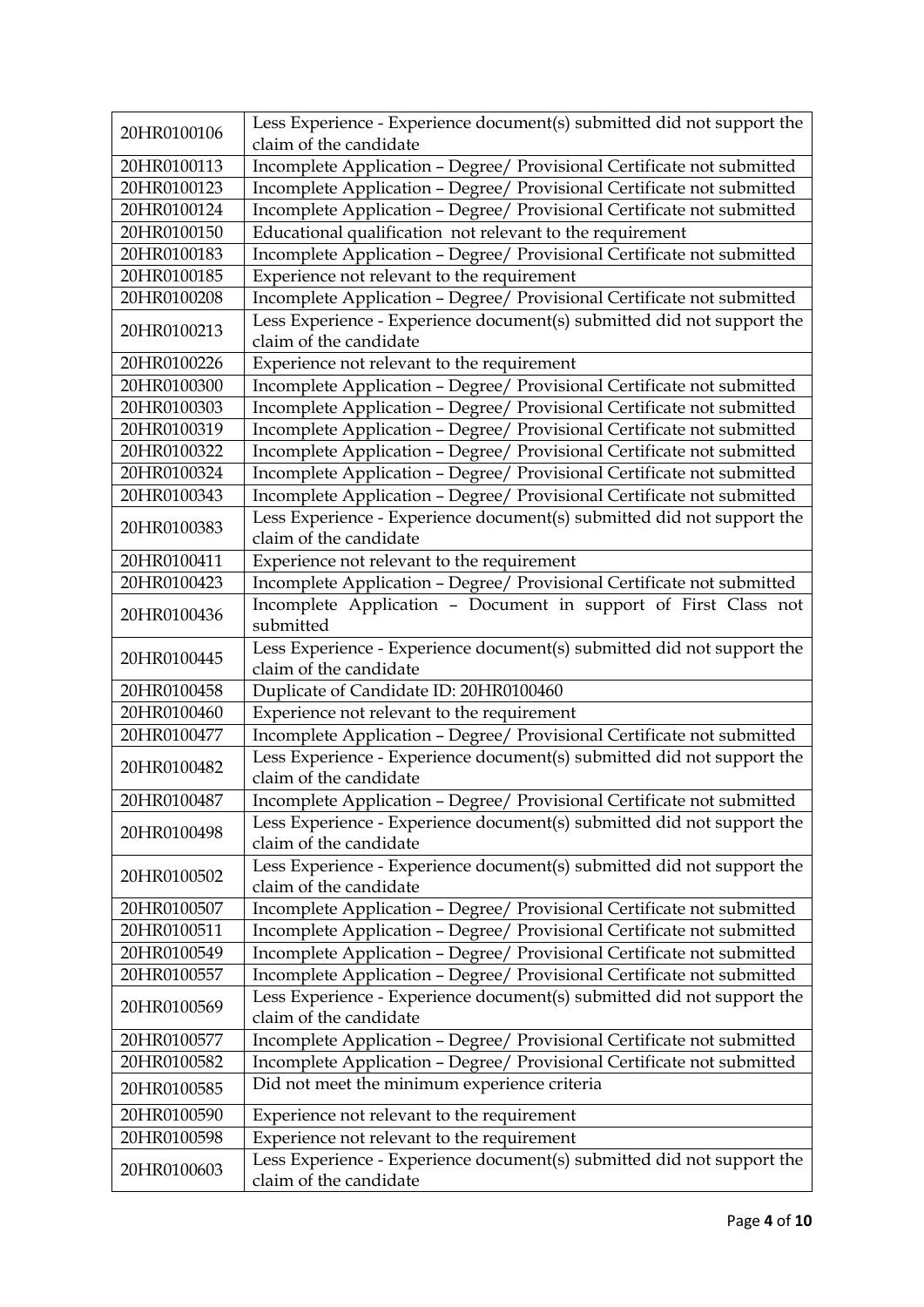| 20HR0100606 | Less Experience - Experience document(s) submitted did not support the |
|-------------|------------------------------------------------------------------------|
|             | claim of the candidate                                                 |
| 20HR0100651 | Did not meet the Educational Qualification requirement (Second class)  |
| 20HR0100653 | Less Experience - Experience document(s) submitted did not support the |
|             | claim of the candidate                                                 |
| 20HR0100660 | Incomplete Application - Experience document(s) submitted did not      |
|             | support the claim of the candidate                                     |
| 20HR0100697 | Less Experience - Experience document(s) submitted did not support the |
|             | claim of the candidate                                                 |

## **Post Code: 200112 (Project Associate III)**

### List of Eligible Candidates for attending interview:

| 20HR0100004, | 20HR0100038, | 20HR0100053, | 20HR0100094, | 20HR0100098, |
|--------------|--------------|--------------|--------------|--------------|
| 20HR0100152, | 20HR0100197, | 20HR0100215, | 20HR0100216, | 20HR0100223, |
| 20HR0100237, | 20HR0100259, | 20HR0100288, | 20HR0100318, | 20HR0100357, |
| 20HR0100362, | 20HR0100387, | 20HR0100388, | 20HR0100390, | 20HR0100392, |
| 20HR0100403, | 20HR0100404, | 20HR0100426, | 20HR0100442, | 20HR0100505, |
| 20HR0100513, | 20HR0100517, | 20HR0100525, | 20HR0100526, | 20HR0100548, |
| 20HR0100563, | 20HR0100579, | 20HR0100613, | 20HR0100633, | 20HR0100637, |
| 20HR0100653, | 20HR0100679, | 20HR0100681, | 20HR0100703, | 20HR0100715, |
| 20HR0100721  |              |              |              |              |

| Candidate ID | <b>Remarks</b>                                                                                   |
|--------------|--------------------------------------------------------------------------------------------------|
| 20HR0100001  | Experience not relevant to the requirement                                                       |
| 20HR0100009  | Incomplete Application - Degree/ Provisional Certificate not submitted                           |
| 20HR0100017  | Incomplete Application - Degree/ Provisional Certificate not submitted                           |
| 20HR0100023  | Experience not relevant to the requirement                                                       |
| 20HR0100025  | Educational qualification not relevant to the requirement                                        |
| 20HR0100034  | Less Experience - Experience document(s) submitted did not support the<br>claim of the candidate |
| 20HR0100039  | Experience not relevant to the requirement                                                       |
| 20HR0100050  | Less Experience - Experience document(s) submitted did not support the<br>claim of the candidate |
| 20HR0100066  | Educational qualification not relevant to the requirement                                        |
| 20HR0100072  | Incomplete Application - Degree/ Provisional Certificate not submitted                           |
| 20HR0100079  | Experience not relevant to the requirement                                                       |
| 20HR0100096  | Incomplete Application - Degree/ Provisional Certificate not submitted                           |
| 20HR0100108  | Incomplete Application - Degree/ Provisional Certificate not submitted                           |
| 20HR0100116  | Incomplete Application - Degree/ Provisional Certificate not submitted                           |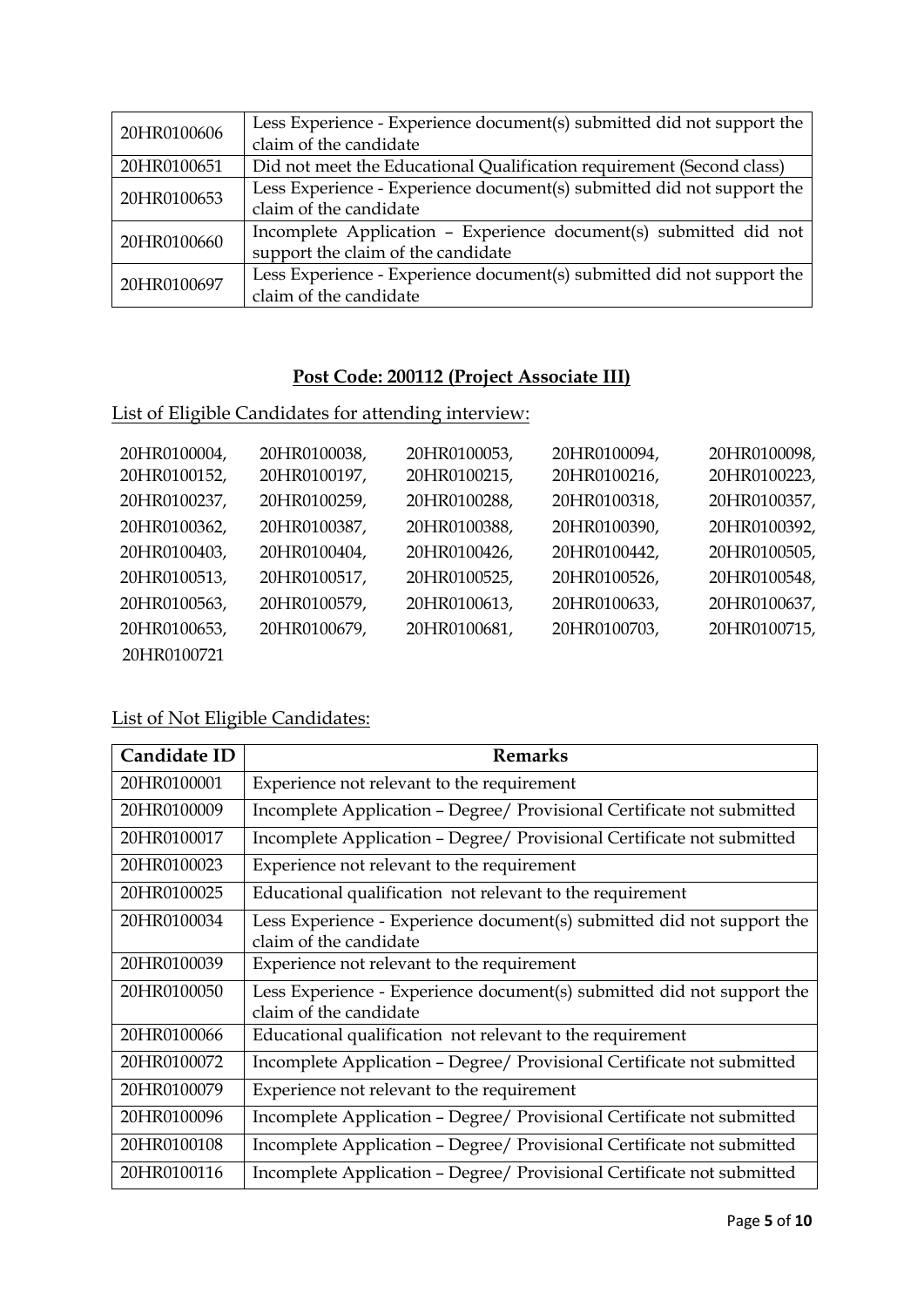| 20HR0100192 | Incomplete Application - Degree/ Provisional Certificate not submitted                                  |
|-------------|---------------------------------------------------------------------------------------------------------|
| 20HR0100208 | Incomplete Application - Degree/ Provisional Certificate not submitted                                  |
| 20HR0100209 | Incomplete Application - Degree/ Provisional Certificate not submitted                                  |
| 20HR0100213 | Less Experience - Experience document(s) submitted did not support the<br>claim of the candidate        |
| 20HR0100243 | Experience not relevant to the requirement                                                              |
| 20HR0100311 | Experience not relevant to the requirement                                                              |
| 20HR0100315 | Experience not relevant to the requirement                                                              |
| 20HR0100324 | Incomplete Application - Degree/ Provisional Certificate not submitted                                  |
| 20HR0100331 | Incomplete Application - Experience document(s) submitted did not<br>support the claim of the candidate |
| 20HR0100347 | Experience not relevant to the requirement                                                              |
| 20HR0100354 | Incomplete Application - Degree/ Provisional Certificate not submitted                                  |
| 20HR0100401 | Experience not relevant to the requirement                                                              |
| 20HR0100411 | Experience not relevant to the requirement                                                              |
| 20HR0100423 | Incomplete Application - Degree/ Provisional Certificate not submitted                                  |
| 20HR0100433 | Educational qualification not relevant to the requirement                                               |
| 20HR0100439 | Experience not relevant to the requirement                                                              |
| 20HR0100463 | Experience not relevant to the requirement                                                              |
| 20HR0100502 | Less Experience - Experience document(s) submitted did not support the<br>claim of the candidate        |
| 20HR0100503 | Incomplete Application - Degree/ Provisional Certificate not submitted                                  |
| 20HR0100541 | Experience not relevant to the requirement                                                              |
| 20HR0100549 | Incomplete Application - Degree/ Provisional Certificate not submitted                                  |
| 20HR0100557 | Incomplete Application - Degree/ Provisional Certificate not submitted                                  |
| 20HR0100577 | Incomplete Application - Degree/ Provisional Certificate not submitted                                  |
| 20HR0100582 | Incomplete Application - Degree/ Provisional Certificate not submitted                                  |
| 20HR0100585 | Less Experience - Experience document(s) submitted did not support the<br>claim of the candidate        |
| 20HR0100606 | Less Experience - Experience document(s) submitted did not support the<br>claim of the candidate        |
| 20HR0100619 | Less Experience - Experience document(s) submitted did not support the<br>claim of the candidate        |
| 20HR0100622 | Incomplete Application - Degree/ Provisional Certificate not submitted                                  |
| 20HR0100661 | Incomplete Application - Degree/ Provisional Certificate not submitted                                  |
| 20HR0100695 | Less Experience - Experience document(s) submitted did not support the<br>claim of the candidate        |
| 20HR0100718 | Less Experience - Experience document(s) submitted did not support the<br>claim of the candidate        |
| 20HR0100727 | Experience not relevant to the requirement                                                              |
| 20HR0100728 | Incomplete Application - Degree/ Provisional Certificate not submitted                                  |
| 20HR0100730 | Educational qualification not relevant to the requirement                                               |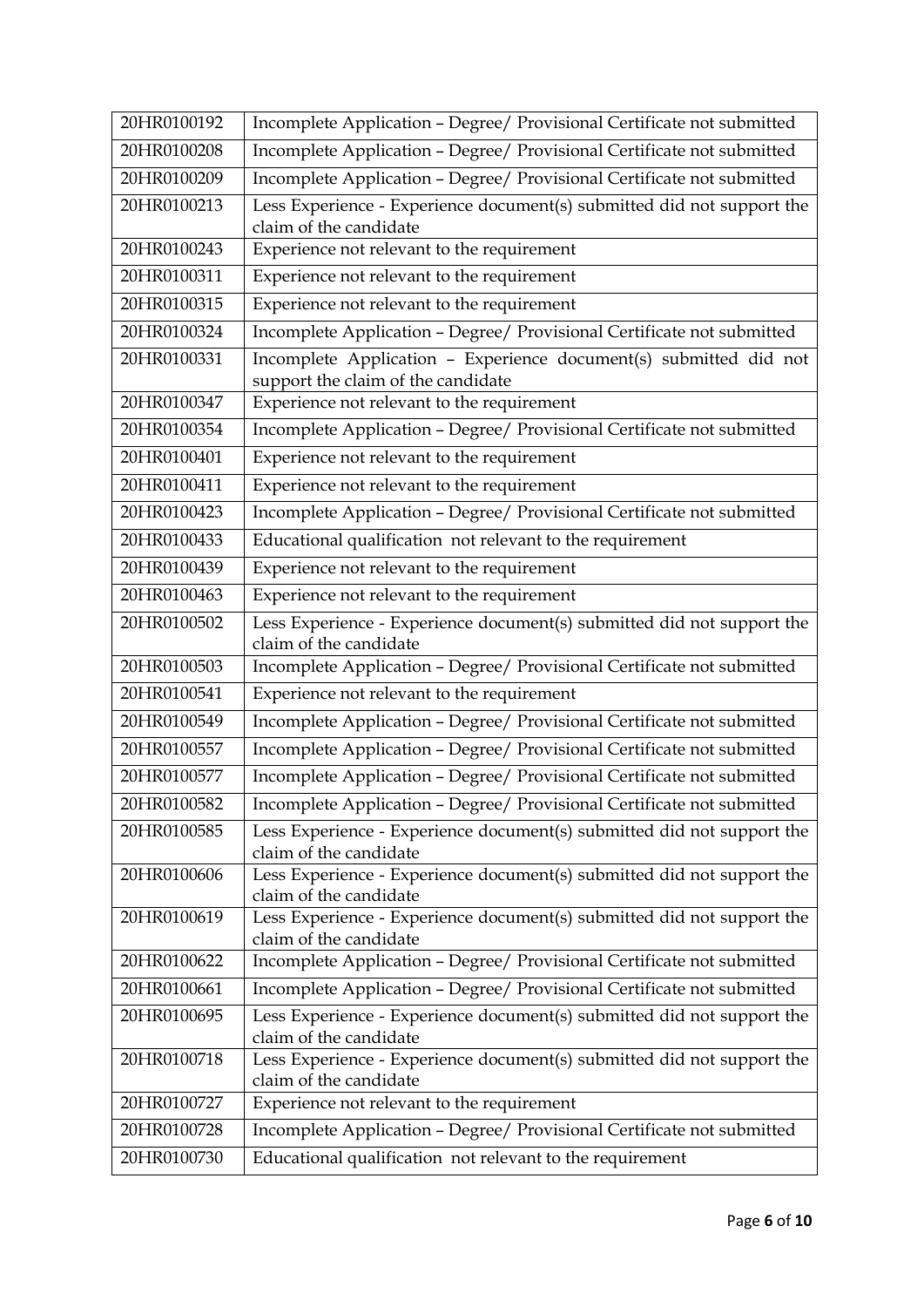### **Post Code: 200113 (Project Associate II)**

# List of Eligible Candidates for attending interview:

| 20HR0100050, | 20HR0100053, | 20HR0100074, | 20HR0100094, | 20HR0100098, |
|--------------|--------------|--------------|--------------|--------------|
| 20HR0100316, | 20HR0100368, | 20HR0100387, | 20HR0100390, | 20HR0100404, |
| 20HR0100426, | 20HR0100486, | 20HR0100505, | 20HR0100531, | 20HR0100563, |
| 20HR0100613, | 20HR0100619, | 20HR0100633, | 20HR0100663, | 20HR0100679, |
| 20HR0100695  |              |              |              |              |

| Candidate ID | <b>Remarks</b>                                                                                   |
|--------------|--------------------------------------------------------------------------------------------------|
| 20HR0100036  | Incomplete Application - Degree/ Provisional Certificate not submitted                           |
| 20HR0100039  | Experience not relevant to the requirement                                                       |
| 20HR0100058  | Experience not relevant to the requirement                                                       |
| 20HR0100103  | Incomplete Application - Degree/ Provisional Certificate not submitted                           |
| 20HR0100108  | Incomplete Application - Degree/ Provisional Certificate not submitted                           |
| 20HR0100120  | Incomplete Application - Degree/ Provisional Certificate not submitted                           |
| 20HR0100138  | Did not meet the minimum experience criteria                                                     |
| 20HR0100162  | Experience not relevant to the requirement                                                       |
| 20HR0100173  | Incomplete Application - Document in support of First Class not<br>submitted                     |
| 20HR0100175  | Less Experience - Experience document(s) submitted did not support the<br>claim of the candidate |
| 20HR0100192  | Incomplete Application - Degree/ Provisional Certificate not submitted                           |
| 20HR0100206  | Experience not relevant to the requirement                                                       |
| 20HR0100209  | Incomplete Application - Degree/ Provisional Certificate not submitted                           |
| 20HR0100232  | Educational qualification not relevant to the requirement                                        |
| 20HR0100233  | Experience not relevant to the requirement                                                       |
| 20HR0100243  | Experience not relevant to the requirement                                                       |
| 20HR0100286  | Incomplete Application - Degree/ Provisional Certificate not submitted                           |
| 20HR0100338  | Incomplete Application - Degree/ Provisional Certificate not submitted                           |
| 20HR0100350  | Experience not relevant to the requirement                                                       |
| 20HR0100352  | Incomplete Application - Degree/ Provisional Certificate not submitted                           |
| 20HR0100381  | Incomplete Application - Degree/ Provisional Certificate not submitted                           |
| 20HR0100419  | Did not meet the minimum experience criteria                                                     |
| 20HR0100463  | Experience not relevant to the requirement                                                       |
| 20HR0100467  | Did not meet the minimum experience criteria                                                     |
| 20HR0100492  | Less Experience - Experience document(s) submitted did not support the<br>claim of the candidate |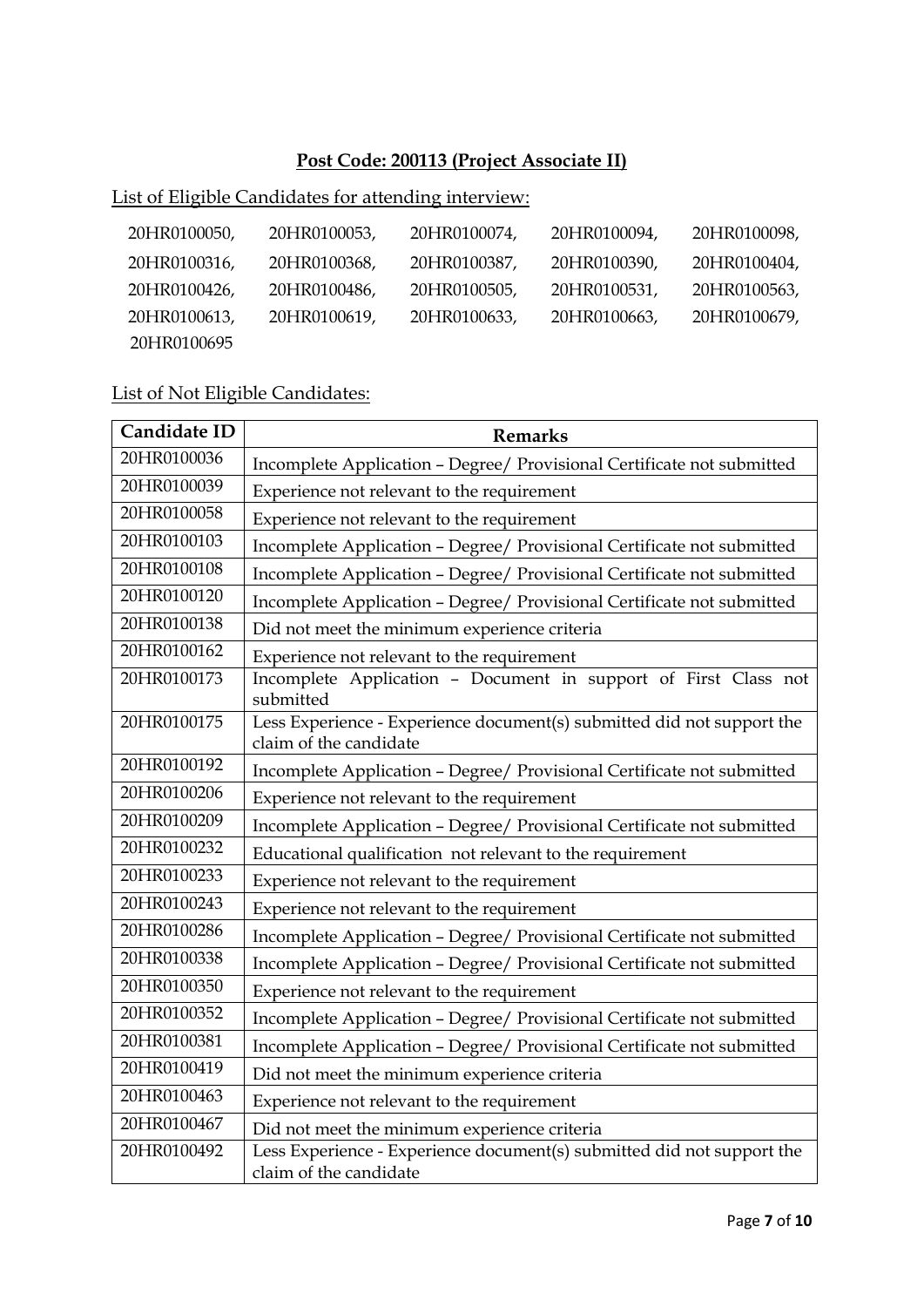| 20HR0100503 | Incomplete Application - Degree/ Provisional Certificate not submitted |
|-------------|------------------------------------------------------------------------|
| 20HR0100543 | Incomplete Application - Degree/ Provisional Certificate not submitted |
| 20HR0100547 | Incomplete Application - Experience document(s) submitted did not      |
|             | support the claim of the candidate                                     |
| 20HR0100645 | Incomplete Application - Degree/ Provisional Certificate not submitted |
| 20HR0100677 | Experience not relevant to the requirement                             |
| 20HR0100707 | Incomplete Application - Degree/ Provisional Certificate not submitted |
| 20HR0100718 | Less Experience - Experience document(s) submitted did not support the |
|             | claim of the candidate                                                 |

## **Post Code: 200114 (Project Associate I)**

## List of Eligible Candidates for attending interview:

| 20HR0100074. | 20HR0100168. | 20HR0100173. | 20HR0100175, | 20HR0100189. |
|--------------|--------------|--------------|--------------|--------------|
| 20HR0100193. | 20HR0100228. | 20HR0100229. | 20HR0100237. | 20HR0100316. |
| 20HR0100368. | 20HR0100403. | 20HR0100445, | 20HR0100467. | 20HR0100485. |
| 20HR0100486. | 20HR0100595, | 20HR0100663. | 20HR0100685. | 20HR0100686. |

| Candidate ID | <b>Remarks</b>                                                         |
|--------------|------------------------------------------------------------------------|
| 20HR0100015  | Did not meet the minimum experience criteria                           |
| 20HR0100029  | Did not meet the minimum experience criteria                           |
| 20HR0100031  | Experience not relevant to the requirement                             |
| 20HR0100033  | Experience not relevant to the requirement                             |
| 20HR0100048  | Incomplete Application - Degree/ Provisional Certificate not submitted |
| 20HR0100052  | Did not meet the minimum experience criteria                           |
| 20HR0100073  | Incomplete Application - Degree/ Provisional Certificate not submitted |
| 20HR0100103  | Incomplete Application - Degree/ Provisional Certificate not submitted |
| 20HR0100118  | Incomplete Application - Degree/ Provisional Certificate not submitted |
| 20HR0100130  | Experience not relevant to the requirement                             |
| 20HR0100131  | Educational qualification not relevant to the requirement              |
| 20HR0100169  | Experience not relevant to the requirement                             |
| 20HR0100206  | Experience not relevant to the requirement                             |
| 20HR0100211  | Incomplete Application - Degree/ Provisional Certificate not submitted |
| 20HR0100225  | Experience not relevant to the requirement                             |
| 20HR0100235  | Incomplete Application - Degree/ Provisional Certificate not submitted |
| 20HR0100240  | Experience not relevant to the requirement                             |
| 20HR0100271  | Incomplete Application - Degree/ Provisional Certificate not submitted |
| 20HR0100283  | Experience not relevant to the requirement                             |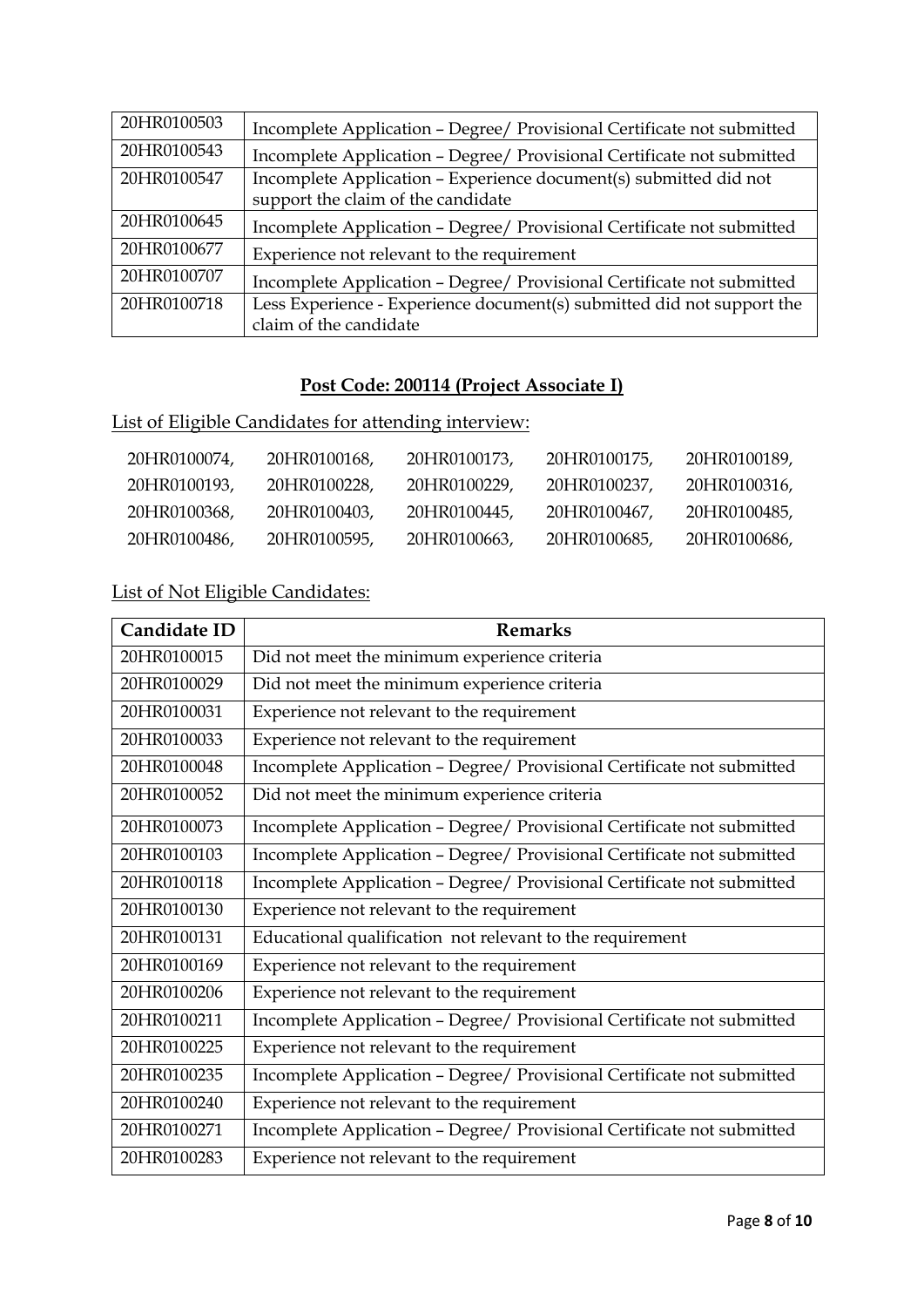| 20HR0100290 | Experience not relevant to the requirement                                                              |  |
|-------------|---------------------------------------------------------------------------------------------------------|--|
| 20HR0100312 | Incomplete Application - Document in support of First Class not<br>submitted                            |  |
| 20HR0100338 | Incomplete Application - Degree/ Provisional Certificate not submitted                                  |  |
| 20HR0100350 | Experience not relevant to the requirement                                                              |  |
| 20HR0100361 | Did not meet the minimum experience criteria                                                            |  |
| 20HR0100363 | Incomplete Application - Degree/ Provisional Certificate not submitted                                  |  |
| 20HR0100378 | Did not meet the minimum experience criteria                                                            |  |
| 20HR0100380 | Experience not relevant to the requirement                                                              |  |
| 20HR0100381 | Incomplete Application - Degree/ Provisional Certificate not submitted                                  |  |
| 20HR0100412 | Incomplete Application - Degree/ Provisional Certificate not submitted                                  |  |
| 20HR0100425 | Incomplete Application - Document in support of First Class not<br>submitted                            |  |
| 20HR0100448 | Incomplete Application - Degree/ Provisional Certificate not submitted                                  |  |
| 20HR0100464 | Incomplete Application - Document in support of First Class not<br>submitted                            |  |
| 20HR0100475 | Less Experience - Experience document(s) submitted did not support the<br>claim of the candidate        |  |
| 20HR0100492 | Less Experience - Experience document(s) submitted did not support the<br>claim of the candidate        |  |
| 20HR0100540 | Did not meet the minimum experience criteria                                                            |  |
| 20HR0100543 | Incomplete Application - Degree/ Provisional Certificate not submitted                                  |  |
| 20HR0100546 | Incomplete Application - Degree/ Provisional Certificate not submitted                                  |  |
| 20HR0100547 | Incomplete Application - Experience document(s) submitted did not<br>support the claim of the candidate |  |
| 20HR0100558 | Incomplete Application - Document in support of First Class not<br>submitted                            |  |
| 20HR0100561 | Incomplete Application - Degree/ Provisional Certificate not submitted                                  |  |
| 20HR0100574 | Did not meet the minimum experience criteria                                                            |  |
| 20HR0100588 | Duplicate of Candidate ID: 20HR0100664                                                                  |  |
| 20HR0100599 | Did not meet the Educational Qualification requirement (Second Class)                                   |  |
| 20HR0100605 | Less Experience - Experience document(s) submitted did not support the<br>claim of the candidate        |  |
| 20HR0100609 | Incomplete Application - Degree/ Provisional Certificate not submitted                                  |  |
| 20HR0100610 | Incomplete Application - Document in support of First Class not<br>submitted                            |  |
| 20HR0100645 | Incomplete Application - Degree/ Provisional Certificate not submitted                                  |  |
| 20HR0100652 | Experience not relevant to the requirement                                                              |  |
| 20HR0100662 | Experience not relevant to the requirement                                                              |  |
| 20HR0100664 | Incomplete Application - Document in support of First Class not<br>submitted                            |  |